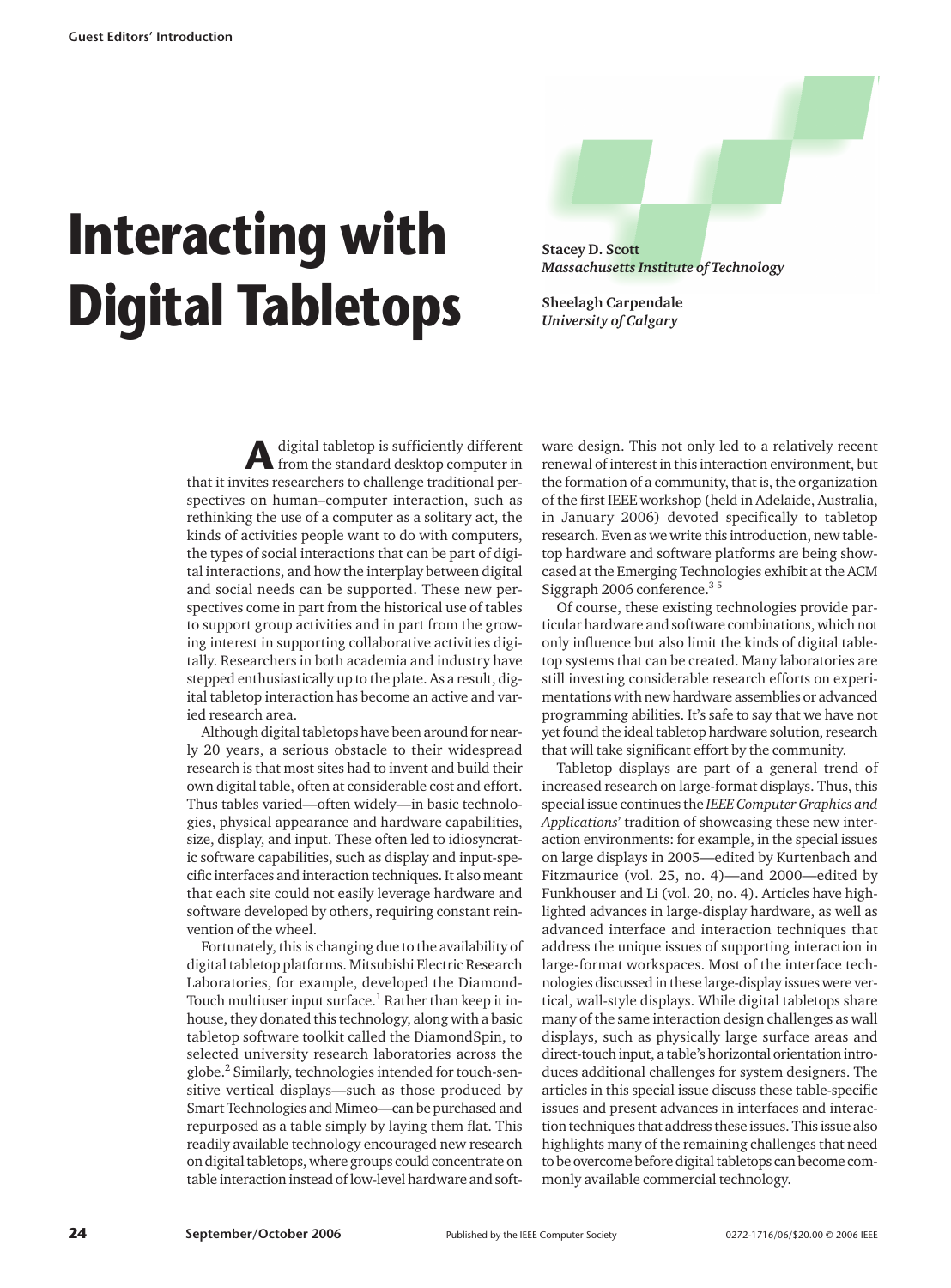### **New interaction spaces and issues**

An exciting aspect of conducting research related to digital tabletops is that both the hardware and software aspects of tabletop workspaces continue to evolve and branch, providing a wide variety of interaction possibilities and many opportunities to explore alternative design approaches.

The large size, horizontal orientation, and inherently collaborative nature of digital tabletops render many of the standard software interface design approaches including the traditional desktop metaphor and commonly used interface components (for example, buttons and anchored menus)—unsuitable for supporting user interaction in this digital workspace. Interface items can be physically difficult to reach, textual information

can be difficult to read when viewed upside down or at an angle, and the state of standard interface components can become ambiguous when viewed from different angles. For example, due to standard shading techniques, the same button can look ready to press when viewed right way up, and look depressed when viewed upside down.

Additionally, as Geller discusses in the Applications article in this issue ("Interactive Tabletop Exhibits in Museums and Galleries"), digital tabletops encourage a "more-familiar, collaborative atmosphere" than traditional computer technologies, making them well suited for not

only the public art and history exhibits described in his article, but also for supporting a wide range of colocated collaboration activities. It's not surprising then that much of the research on digital tabletops is focused on designing workspaces that facilitate multiuser interaction and small-group behaviors, in addition to supporting normal task-oriented functionality. Designing for collaboration adds an additional level of complexity to the design process, over and above the challenges of supporting single-user interaction on a large, horizontal display surface.

These types of difficulties present a fundamental challenge to the development of effective user interfaces for digital tabletops.

## *Interface challenges related to display hardware*

Digital tabletops vary widely in size and shape. Geller's article describes large, executive-boardroomsized tables that enable simultaneous interaction from dozens of museum visitors, as well as small, round tabletop exhibits that allow only a handful of people to share the experience together. The physical composition of a tabletop surface impacts the types of individual and collaborative interactions possible on the table surface, which, in turn, influences the types of tasks that tabletops might afford.

**While digital tabletops share many of the same interaction design challenges as wall displays, such as physically large surface areas and direct-touch input, a table's horizontal orientation introduces additional**

**challenges for system designers.**

The amount of digital workspace available to tabletop users also impacts the types of digital interactions that can be provided. And while many tabletop surfaces are significantly large compared to the standard desktop computer display, the pixel-per-inch (ppi) resolution of tabletop displays is still remarkably low in comparison. Although extremely high-resolution (100 ppi or better) desktop LCD displays are readily available, these displays are not currently available at the size of many tabletop surfaces. It's certainly possible to create a digital tabletop by tiling these high-resolution desktop display; however, this approach currently provides about a half an inch of black space between the tiles. Moderately high-resolution tabletops (for example, 46 ppi) can be created through tiled projection, but are still in the minority due

> to the high cost of projectors with native resolution over XVGA  $(1,024 \times 768 \text{ pixels}$ —the current industry standard). Thus, researchers continue to explore the basic tabletop research issues on fairly low-resolution tabletops (for example, 26-35 ppi), with the (likely realistic) expectation that the continued demand for higher resolution, large-screen, home consumer displays will eventually drive down the cost of high-resolution, large-screen displays.

## *Interface challenges related to accessing distant tabletop areas*

Since many digital tabletops have physically large work-

spaces, it's often difficult for someone to reach an interface item displayed across the table. To help extend the physical reach of tabletop users, Parker et al. (in this issue) consider the TractorBeam technique, which lets a tabletop user select a distant tabletop workspace item by simply pointing a tracked stylus at that item and subsequently pressing a button located on the stylus. Their article describes a series of user studies aimed at exploring the accuracy and usability of their TractorBeam technique in combination with various selection mechanisms. Shen et al. (this issue) discuss alternative interaction approaches for addressing the reach issue. They consider two techniques, called the Context-Rooted Rotatable Draggables and puppetry techniques, which provide alternate interaction methods for viewing and manipulating distant tabletop items using mobile, rotatable, virtual extensions of the distant items.

# *Interface challenges beyond single point interaction*

The need to support simultaneous multiuser interaction is one of the main drivers behind the variations in input devices contained in existing tabletop systems: to date, no single system has provided truly sufficient interaction for every desired usage scenario. The vision systems favored by the art and history tabletop exhibits and the combined acoustic and infrared input tracking tech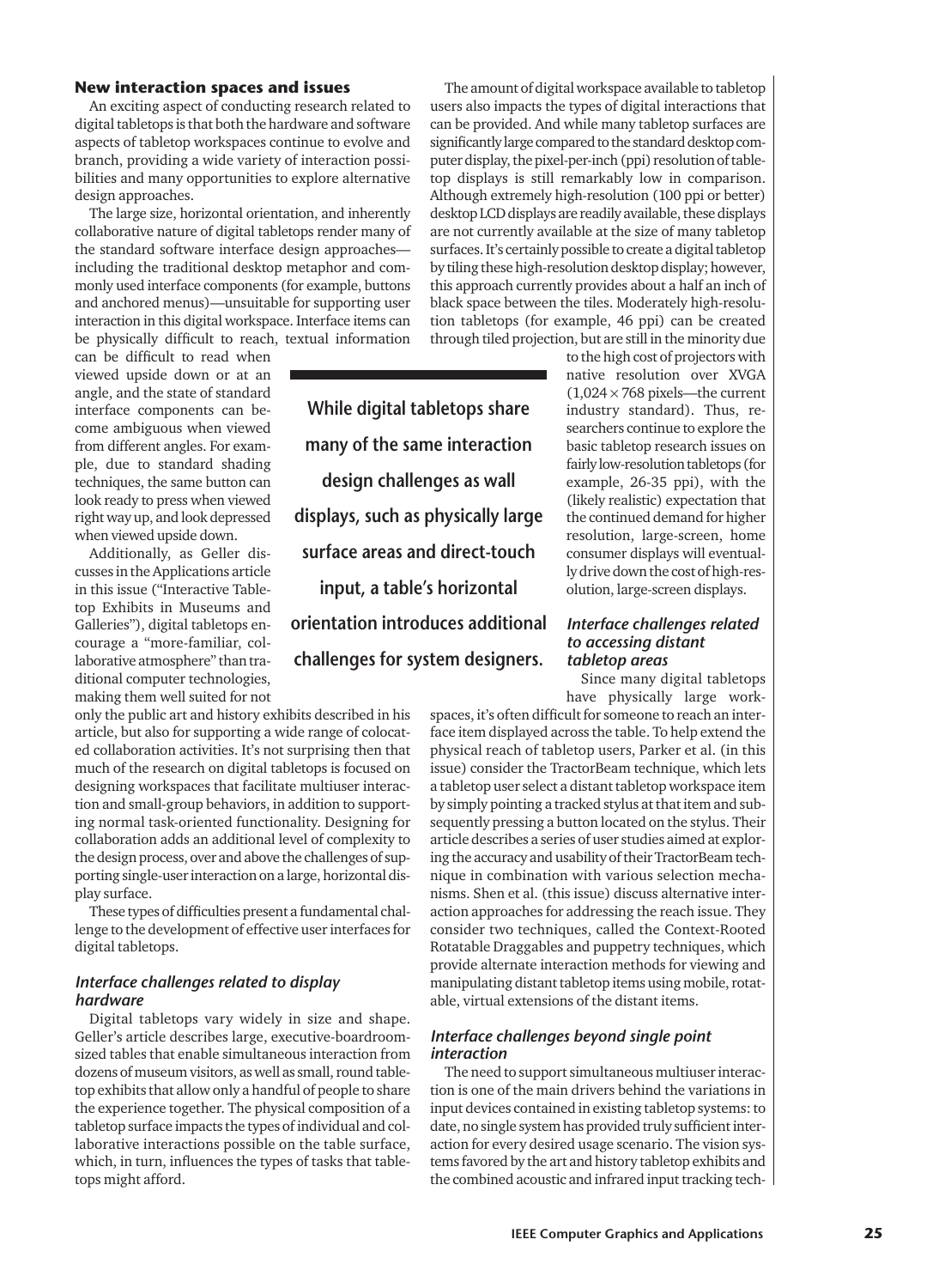nique used by the TViews system (Mazalek et al., in this issue) tend to lack the fine input resolution and robustness to support the fine-grained interaction required by more complex, real-world applications. Existing input technologies that enable higher resolution input, such as the DiamondTouch's capacitive touch sensing surface (see the articles in this issue by Shen et al., Ryall et al., and Morris et al.) and the magnetically tracked styli used by Parker et al. (this issue), don't typically scale well to large table surfaces, often require tethered interaction, or can experience environmental interference.

In recent years, various tabletop systems have been designed to enable the use of tangible user interfaces on the tabletop surface. This interaction approach exploits our natural tendency to use physical objects during tra-

ditional tabletop activities and provides opportunities for alternate forms of individual and collaborative interactions. In this issue, Mazalek et al. present an extendible method to support the use of physical interaction objects on a table that enables a large number of physical inputs and the mapping of these objects to digital media items. Their article explores different mapping approaches, including providing physical objects that serve as generic controls or that support more special-purpose functionality in the digital workspace.

Many tabletop systems also provide the capability of recognizing different hand gestures. Some of the art and history exhibits surveyed in Geller's article used vision-based input systems capable of identifying various user hand or body gestures, thus enabling exhibit visitors to use gestures such as grasping or pushing to select or move digital media items. The DiamondTouch<sup>1</sup> capacitive touch system is also capable of identifying various hand postures on its input surface, along with multipoint input from a single user. Shen et al. (this issue) present a number of interaction techniques that exploit this capability, including bimanual interaction techniques for mode switching, manipulating view lenses on a map, and cutting and pasting virtual workspace items. They also discuss design issues related to the use of gestural interaction, including gesture registration, gesture reuse, and proving appropriate user feedback for modal interactions.

## *Interface challenges in enabling group interaction*

One issue that arises with supporting simultaneous multiuser input is whether it's essential to keep track of who is touching where on the table surface. Whether or not the input technology provides this capability affects the possible functionalities, interfaces, and interaction techniques that can be implemented in the system. For instance, a system that cannot distinguish between different users interacting with the tabletop cannot provide independent modes of interaction via the standard

mechanism of first selecting a mode and then performing actions corresponding to that mode. Consider a drawing application. If one person selects "draw circle" in a system that cannot distinguish one person from another, this "draw circle" selection would affect everyone's drawing. However, people often wish to simultaneously engage in different types of interactions during tabletop collaboration—for example, one person might wish to draw a circle while the other is creating annotations. One way of addressing this issue is to develop new mechanisms for enabling different users to engage in unrelated task activities. Another way is to use specialty tabletop input technologies that enable the system to know who is touching where. These tabletop systems enable a variety of unique interface design

**An additional challenge of supporting group interaction at a digital tabletop is enabling users to both independently access and share system functionality.**

approaches. The article in this issue by Ryall et al. describes the concept of identity-differentiating widgets (iDwidgets), which are multiuser widgets enabled by user-differentiating input technologies. These iDwidgets can be overloaded in a variety of ways depending on which user is interacting with them, including the overloading of associated functionality and visual appearance.

An additional challenge of supporting group interaction at a digital tabletop is enabling users to both independently

access and share system functionality. Shen et al. present possible approaches for providing multiple menu bars and multiple areas of focus during collaboration activities. They also explore various interaction methods for adjusting the orientation of individual and groups of items. Morris et al. consider how to mitigate access to shared resources and how the software can enhance and influence the collaboration process. They explore the use of various interface and interaction designs to try to encourage equal participation during group work.

## **The interplay of tabletop interface challenges**

We can discuss the interaction challenges triggered by digital tabletop research at several levels. At the conceptual level, the existence of an interactive tabletop opens up new possibilities of different task types that a computer might support. For the groups using these systems, we should also consider the various group processes (for example, chairing, voting, and consensus building) that they might use to perform their tasks. These processes also impact the appropriateness of the software interaction metaphors used in a given usage scenario. For example, system-based control mechanisms such as data locks and hand-offs might be appropriate for supporting certain group processes and usage situations, while an embodied interaction approach striving to support social minutiae and interpersonal awareness might be more appropriate for others.<sup>6-7</sup> At the media level, we need to consider what will be need